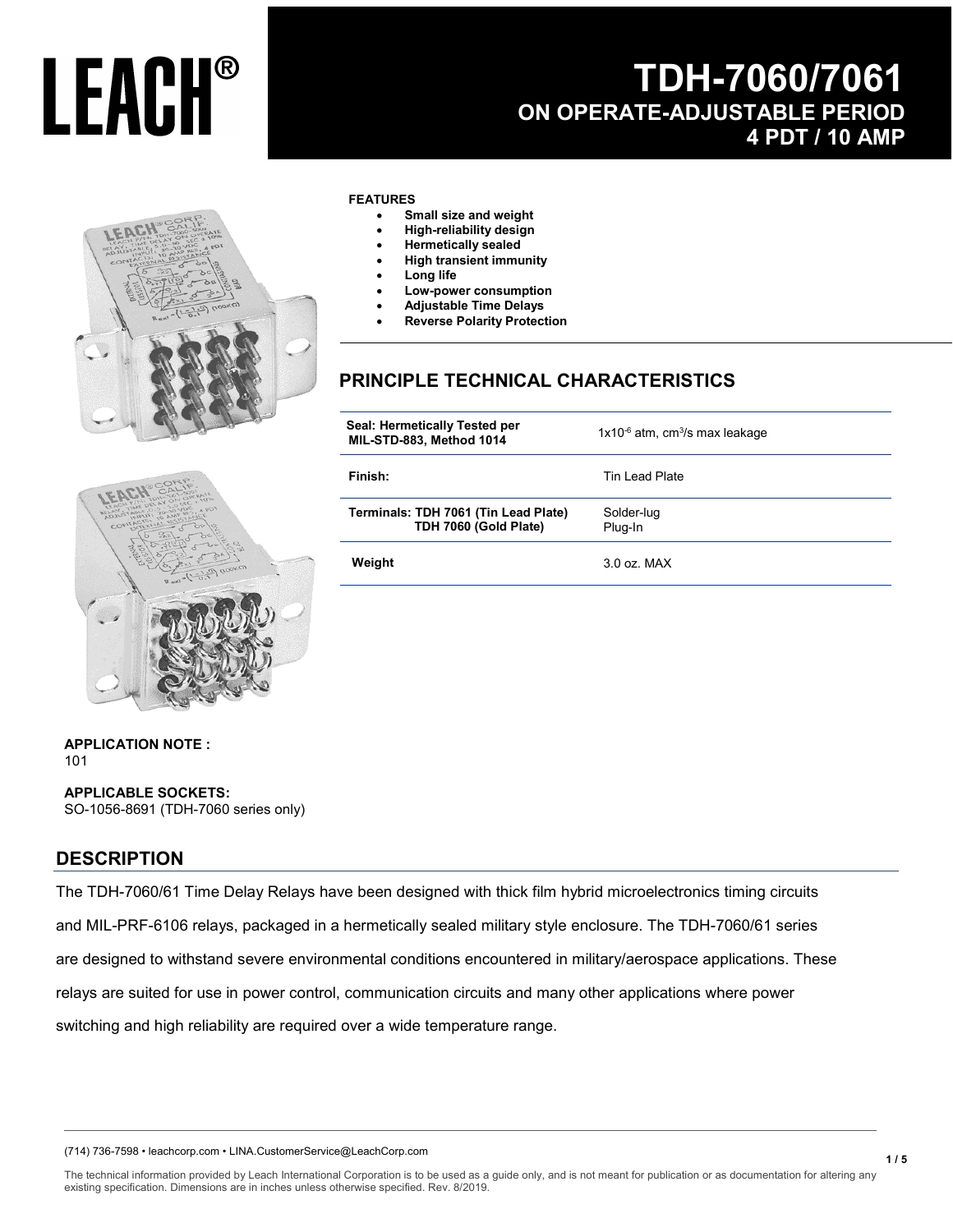## **TDH-7060/7061 ON OPERATE-ADJUSTABLE PERIOD 4 PDT / 10 AMP**

### **ELECTRICAL SPECIFICATION**

| <b>Input (Control) Parameters</b>             |                        |
|-----------------------------------------------|------------------------|
| Timing:                                       |                        |
| a. Operation, Time Delay on                   | Operate                |
| b. Method                                     | Adjustable Period      |
| c. Range                                      | 0.1 to 500 Seconds [6] |
| d. Accuracy                                   | ±10% [1]               |
| <b>Recycle Time</b>                           | 50 ms, Max [5]         |
| Operations: (X1-X2)                           |                        |
| a. Input & Control Voltage                    | 20-30 Vdc              |
| <b>b. Operating Current</b>                   | 150 mA, Max @ +25° C   |
| <b>Transients:</b>                            |                        |
| a. Positive, MIL-STD-704A, Figure9, Limit 1   | +80 Volts Max          |
| b. Spike, MIL-STD-704A, 0-10 µs               | ±600 Volts Max         |
| c. Self-Generated                             | ±50 Volts Max          |
| d. Susceptibility                             | +80; -600 Volts Max    |
| Electromagnetic Interference Per MIL-STD-461A | Class 1D [3]           |
| <b>Power Loss</b>                             | 500 µs [2]             |
| <b>Output (Load) Parameters</b>               |                        |
| <b>Contact Form</b>                           | 4 PDT                  |
| <b>Contact Rating:</b>                        |                        |
| a. Resistive                                  | 10A                    |
| b. Inductive                                  | 8A                     |
| c. Motor                                      | 4A                     |
| d. Lamp                                       | 2A                     |
| <b>Dielectric Strength</b>                    |                        |
| a. @ Sea Level, 60 Hz                         | 1,000 Vrms [4]         |
| b. @ 80,000 ft., 60 Hz                        | 350 Vrms               |
| Insulation Resistance @ 500 Vdc               | 1,000 MΩ [4]           |

### **GENERAL CHARACTERISTICS**

| <b>Ambient Temperatures Range:</b>    |                           |
|---------------------------------------|---------------------------|
| a. Operating                          | -55 to +125 $^{\circ}$ C  |
| b. Non-Operating                      | $-65$ to $+125^{\circ}$ C |
| Vibration:                            |                           |
| a. Sinusoidal, 10-2000 Hz             | 30 <sub>G</sub>           |
| b. Random: 50-2000 Hz, MIL-STD-810    | $0.4$ G <sup>2</sup> /Hz  |
| Shock @ 6 ± 1 MS, 1/2 Sine, 3 Axis    | 100 G                     |
| Acceleration, in any Axis             | 20G                       |
| Life at Rated Resistive Load; Minimum | 100,000 operations        |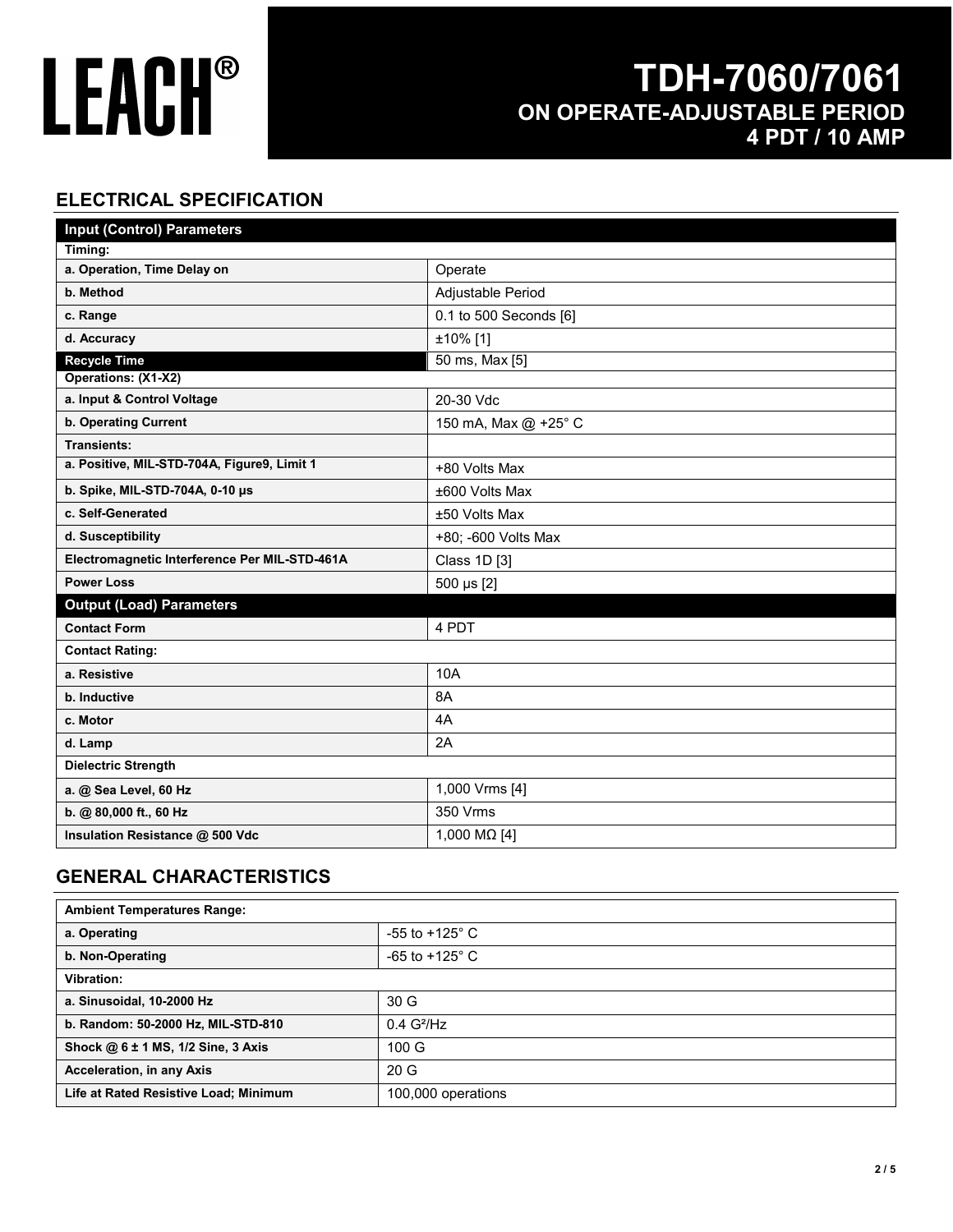## **TDH-7060/7061 ON OPERATE-ADJUSTABLE PERIOD 4 PDT / 10 AMP**

### **MECHANICAL SPECIFICATIONS**



ALL DIMENSIONS SHOWN ARE IN INCHES.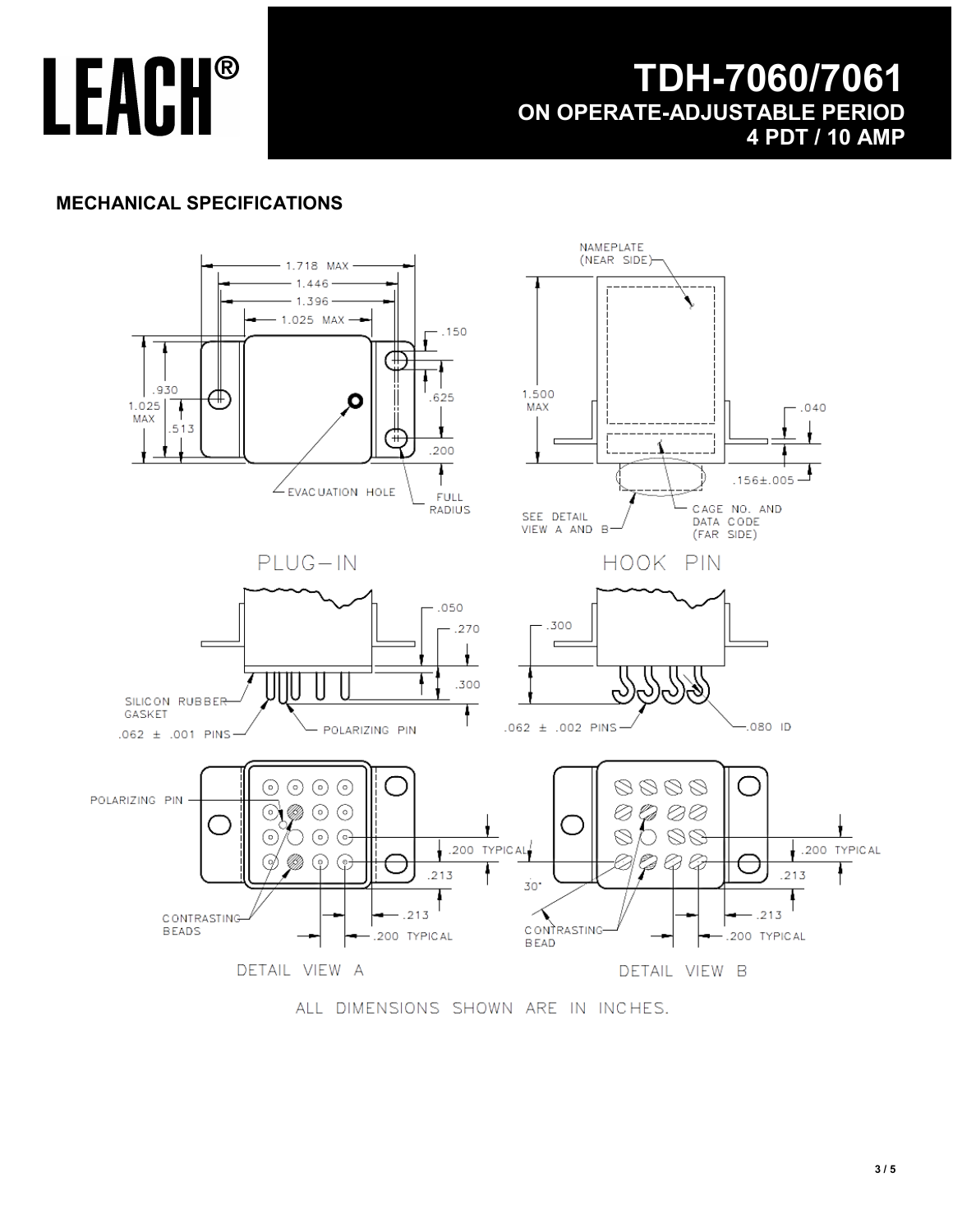## **TDH-7060/7061 ON OPERATE-ADJUSTABLE PERIOD 4 PDT / 10 AMP**

#### **DIAGRAMS**